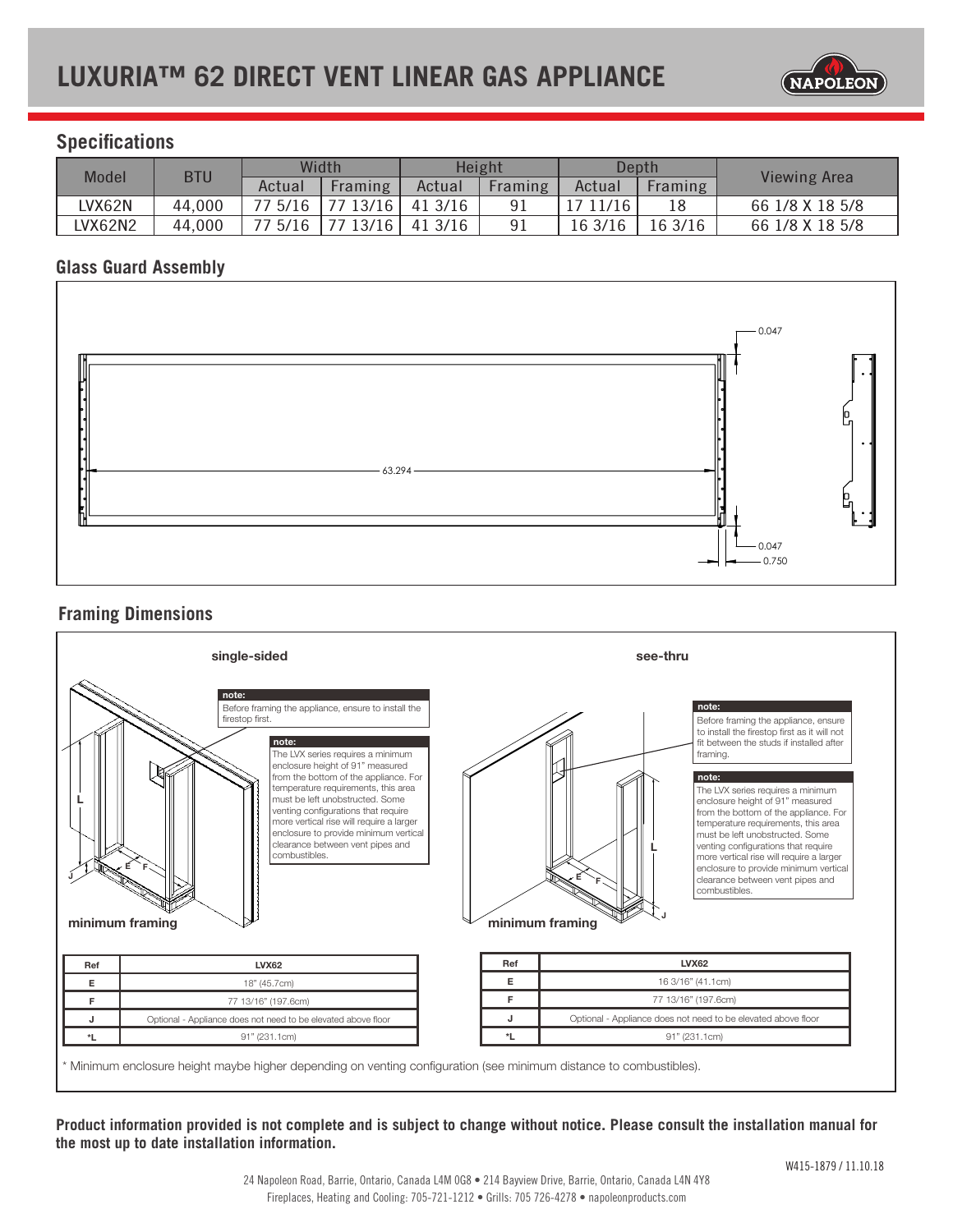

**Product information provided is not complete and is subject to change without notice. Please consult the installation manual for the most up to date installation information.**

#### **Dimensions**





**Wall Penetration**





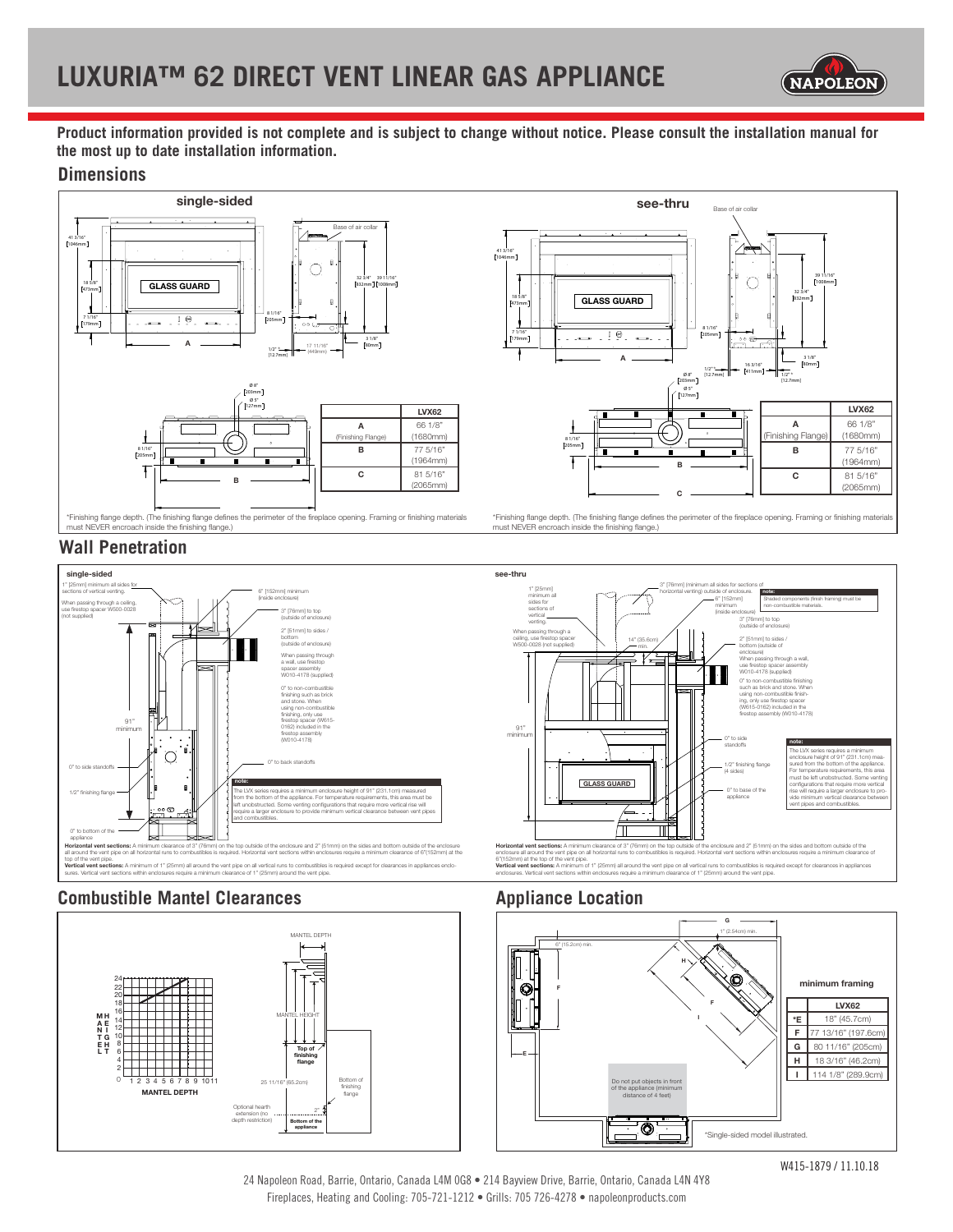

# **Spécifications**

| Modèle  | <b>BTU</b> | Largeur |          | Hauteur |          | Largeur  |          |                       |
|---------|------------|---------|----------|---------|----------|----------|----------|-----------------------|
|         |            | Réel    | Ossature | Réel    | Ossature | Réel     | Ossature | Dimensions de Visione |
| LVX62N  | 44,000     | 77 5/16 | 77 13/16 | 41 3/16 | 91       | 17 11/16 | 18       | 66 1/8 X 18 5/8       |
| LVX62N2 | 44,000     | 77 5/16 | 77 13/16 | 41 3/16 | 91       | 16 3/16  | 16 3/16  | 66 1/8 X 18 5/8       |

### **Système Glass Guard**



# **Dimensions d'ossature**



#### **Information du produit fourni n'est pas complet et est sujet de changer sans préavis. Consultez le manuel d'installation pour infoformation d'installation actuel.**